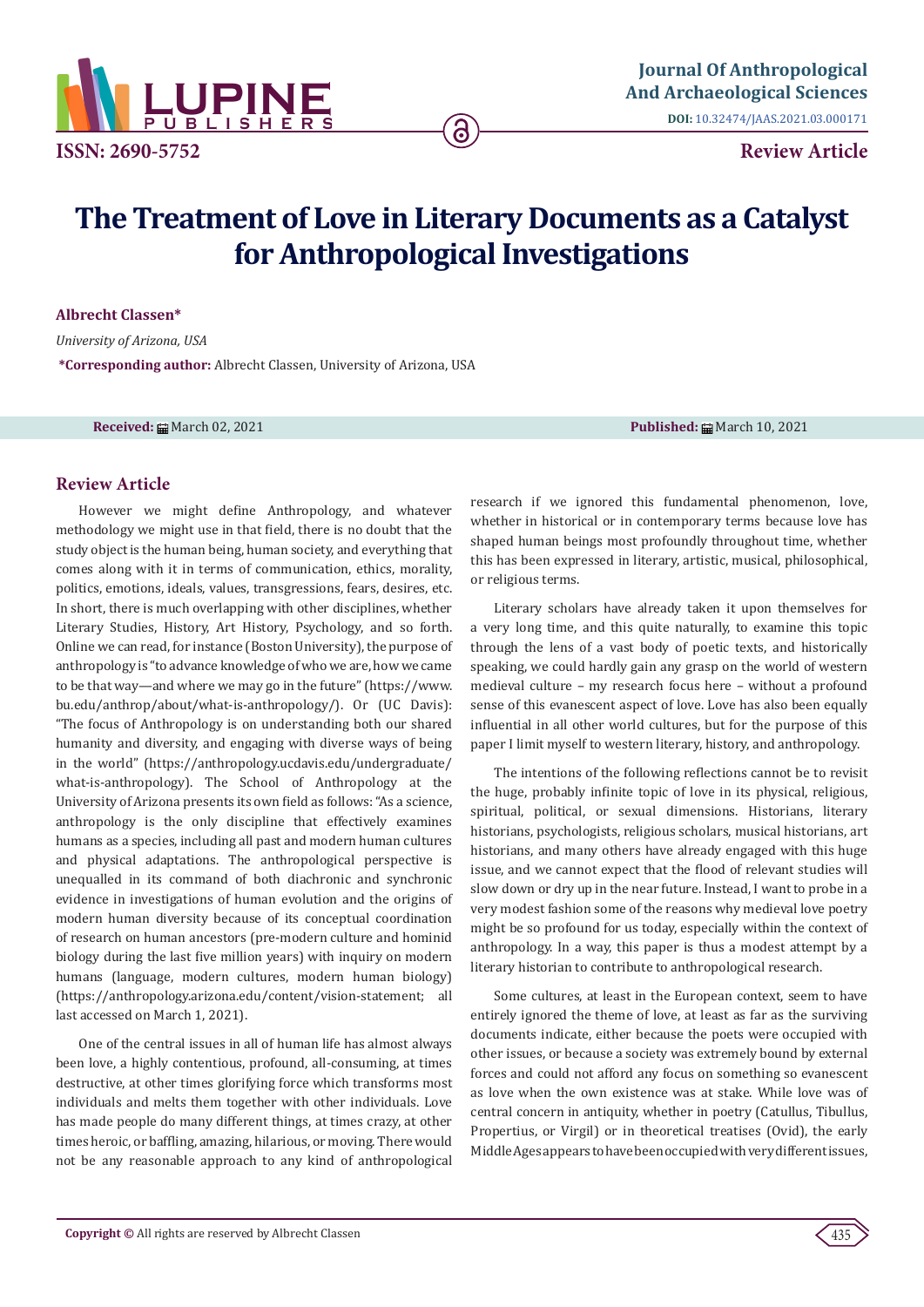especially warfare, struggling against monsters, military conquests, settlements, and religion (Beowulf, Njál's Saga, Walthariuslied, El Poema de Mío Cid, the Nibelungenlied, or the Chanson de Roland). The famous "Hildebrandslied" (copied down ca. 820 C.E.) illustrates this existential focus within the literary framework most dramatically. Here two armies clash, and before the battle begins, the leaders engage in a conversation. They are separated in age by several decades, the old Hildebrand as a representative of the Huns, the young Hadubrand as a representative of a Germanic kingdom, but it becomes immediately clear that they are father and son. Tragically, which would be the common tone in much of these early medieval narratives, Hadubrand is firmly convinced that his father has died a long time ago as an honorable warrior. So, he severely distrusts his opponents and only wants to fight him in order to maintain his own social position and his masculinity, being the leader of his army. When Hildebrand realizes that he cannot even convince his son of their close blood relationship, he laments his destiny, and then the fight begins. Due to the fragmentary nature of the poem, the outcome remains unstated, but there is no doubt about the tragic conclusion, whoever might kill whom (Schlosser, ed., 68-71; for an English translation, online, see, for instance, https://www.pitt.edu/~dash/hildebrand.html).

There are no words about love in this heroic poem. Similarly, the vast body of early medieval religious literature has naturally no interest in the erotic, although we know that classical literature survived in the Christian monasteries where much of Roman literature was read (Ovid) to practice Latin in preparation for the study of the Bible. However, the theme of love emerged already once again within that world via poems and songs, such as the Cambridge Songs (eleventh century) and the Carmina Burana (early thirteenth century). And then, by the early twelfth century, the topic of love burst onto the stage, with the poems/songs by the troubadours (southern France), the trouvères (northern France), the Minnesänger (Germany), and the poets of the stil dolce nuovo (northern and southern Italy) [1].

 In the course of time, poets and writers increasingly turned toward marital love, spiritual love (mysticism), and also crude sexuality, all typical of the late Middle Ages [2, 3]. The subsequent centuries witnessed a continuous growth of the public discourse on love and marriage [4], but the sixteenth century also experienced a strongly religious turn because one of the battle cries by the Protestant reformers against the Catholic Church aimed at their allegedly hypocritical stance regarding celibacy for the clergy.

The seventeenth century suffered badly from the Thirty Years' War, at least within the Holy Roman Empire of Germany, so love assumed a much more spiritual dimension, if it was addressed in the first place (see the poet Catharina Regina von Greiffenberg, 1633–1694). And ever since, much of public culture has been determined by constantly new efforts to come to terms with love, whether we think of Johann Wolfgang von Goethe (1749-1823) or Emily Dickinson (1830-1886). Surprisingly, however, despite the infinite number of relevant texts dealing with this phenomenon,

composed both in the West and the East, and certainly also in the South of our globe, conflicts and tensions between the genders have not subsided, faded away, or lost in relevance. Happiness and harmony are in desperately short supply. In fact, almost to the contrary, the postmodern world appears to be more troubled about misguided, failed, lost, destroyed, or simply absent love than ever before, at least if we consider the divorce rates, here disregarding a certain upswing in the number of stable marriages in the USA over the last ten years (https://www.census.gov/ library/stories/2020/12/united-states-marriage-and-divorcerates-declined-last-10-years.html). Of course, neither marriage nor divorce can really speak to the issue of personal happiness, and even less to love as the fundamental emotional bond between two people (https://ourworldindata.org/marriages-and-divorces). Apart from statistical data, we can be certain that people's emotional relationships have certainly not improved since modernity, if not on the contrary. This means that the need to explore the meaning of love as a fundamental bonding force within society continues on a high level, so it should not surprise us that love would be a topic of high relevance also for anthropologists.

Insofar as marriage has always been a social and historical construct, we do not need to pursue here in specifics the nature and condition of this form of legalized cohabitation. But love as a force connecting two people with each other over a long period of time, if not until death, remains a universally challenging phenomenon especially because, despite its highly individualistic, subjective character, it strongly supports a person's happiness. If parents are happy with each other, then the entire family certainly profits from it as well, which thus contributes in an essential manner to the young generation's growth into healthy, constructive adulthood. This is not to say that single parents might not achieve the very same effect, but this would be beside the point in this study.

We are thus called upon to examine the topic of love much more seriously than commonly assumed and to put it more up front in a variety of other research fields, similar to literary history. I would almost go so far as to require all people who want to get married that they first take a course on love and learn the fundamentals of all human communication and interactions without which even the strongest form of love will not be able to sustain itself. Love would need to be understood from a psychological, economic, religious, medical, chemical, physiological, or legal perspective, if we want to be prepared for its arrival when it strikes the individual. Virtually all of the greatest poets, novelists or playwrights have engaged with this topic in one or the other way, whether we think of Dante, Shakespeare, Goethe, Jane Austin, Thomas Mann, Virginia Woolf or Bertolt Brecht. Conflicts, tensions, happiness, sorrow, frustration, irritation, and many other human emotions have always been clustered around the theme of love, which thus emerges as one of the crucial and permanent drives in all of human life.

One of the crucial teaching tools regarding the well-being of humans has always been the literary discourse in which both dreams and horrors of love have found vivid expressions, all depending on

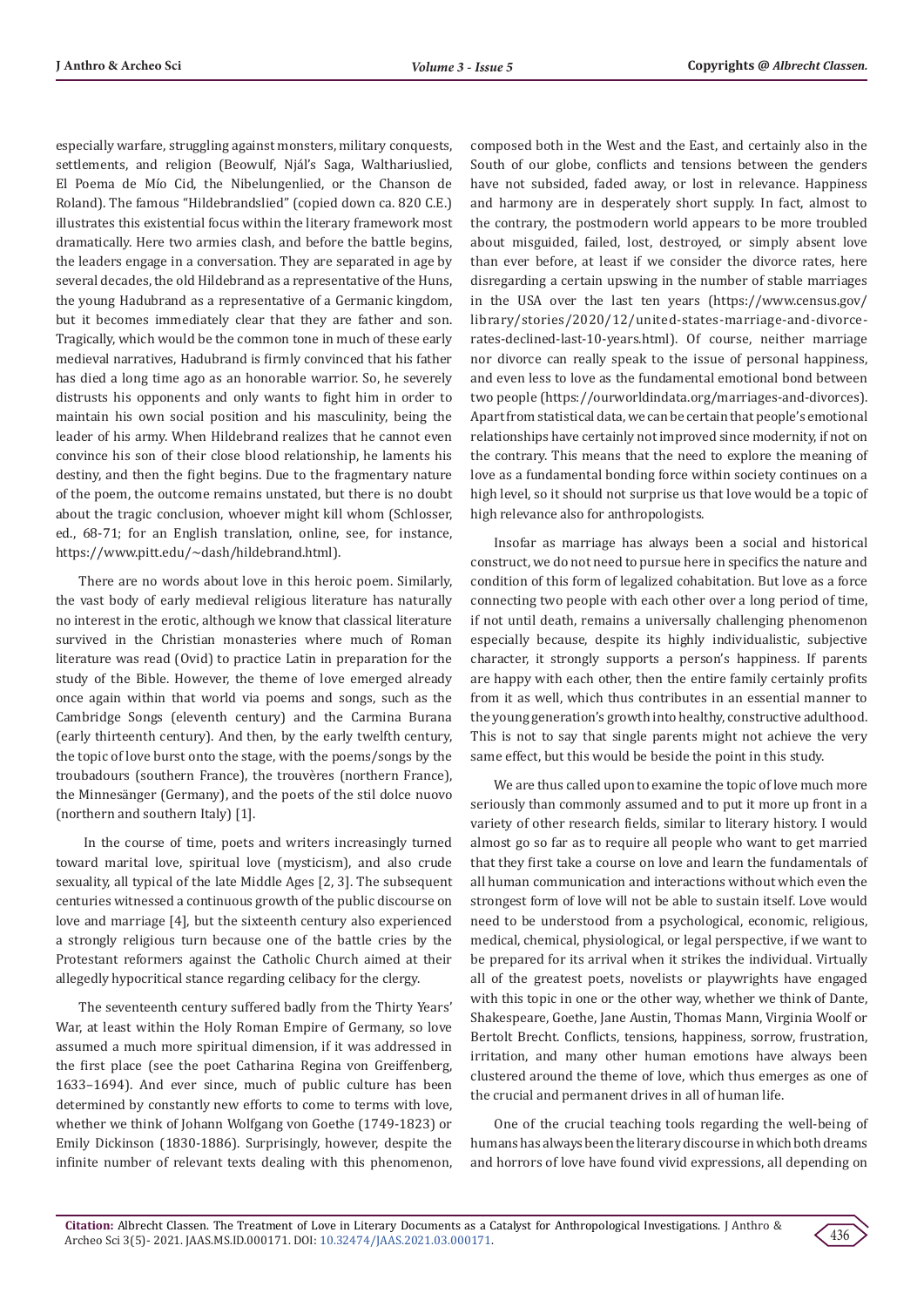the individual perspectives. By means of poetry or prose, especially from earlier times, we can gain access to a sort of laboratory of human existence, where all kinds of extreme conditions, behaviors, opinions, attitudes, and the like can be studied closely. The dream of love appears to be a universal factor, yet the reality has commonly looked very differently, though the discussion of love relationships in literary texts only rarely leads to a perfect happy end, unless we rely too much on trashy or maudlin novels representative of illusions or dreams far removed from reality.

We know for sure that love as an emotion consists of an infinitely wide range of registers, and yet we can be certain that whoever falls in love or experiences love both in short and long terms can find those experiences mirrored in literary texts, even if those easily prove to be extreme lenses through which the ordinary situation in human life finds its disproportionate reflection. Hence, once again, literature serves exceedingly well as a laboratory, where countless experiments with and about human life have been carried out. Studying fictional texts thus makes it possible to experiment with the extremes of otherwise rather ordinary conditions and thus to learn more properly to understand those situations and to handle them better in practical circumstances.

It would be virtually impossible to attempt to specify concretely what love might be, although some medieval poets such as Andreas Capellanus (Ars amatoria, ca. 118) certainly made a serious effort in that regard (Andreas). Each person, each character, each subject responds to feelings and external conditions, so we might be in danger of losing the academic grip on this phenomenon, unless we turn our attention to a solid body of relevant data, such as poetic expressions formulated at a specific time, within a specific cultural framework, addressing a unique audience. In other words, we must make sure that our research is solidly founded and can be verified and falsified, which the literary-historical lens makes possible. Fortunately, we have available a vast treasure trove of relevant poetry from throughout times and only need to carry out a focused study based on a selection of significant poetic statements in order to gain valid insights into a historically-determined discourse on love (see, e.g., the seminal study by Lewis; Bumke, vol. 2, 503-82).

By choosing some of the poems by the Middle High German poet Walther von der Vogelweide (fl. ca. 1190-ca. 1220), whose enormous popularity far into the early modern age is testified by a nearly endless stream of manuscript copies and continued references back to him as one of the great masters of courtly love poetry (Minnesang) (Richter), we will be in a solid position to identify his statements and opinions as highly influential on his society and his posterity. I do not intend to argue naively or simply that medieval love poetry would be the ideal model for modern discussions and probing of love at large; nevertheless, I propose to read Walther's poetry as exemplary of the critical perspectives examined, probed, weighed, and considered by his contemporaries, and this at a time when all those aspects, love, sexuality, and marriage, suddenly mattered so centrally, at least for the aristocratic audiences [5].

Previous research, mostly philological and literary-historical, has already engaged with Walther to a large extent; we have available critical editions of his poems, English translations (and other translations), a concordance of his works, numerous monographs, collected studies, articles, conference papers, and digital copies of his manuscripts, so we can limit ourselves here to just a few points pertaining to the timeless relevance of his works for modern anthropological research focused on the question of what love means, how it functions, and what relevance it might have for people (Walther von der Vogelweide; for an English translation of a selection of his songs, see online at https://archive.org/details/ selectedpoemswa00philgoog; for a list of manuscripts containing his works, see https://handschriftencensus.de/werke/414).

Significantly, Walther was the first courtly poet to create not only love songs, but also a series of political stanzas in which he reflected critically on the conditions of his time, often targeting with biting commentaries the situation within the Christian Church. But he is probably most famous for his poems on love, especially because he probed its dialectic character so deeply and offered most insightful, almost psychologizing perspectives. The truly best one was certainly his woman's song, "Under the linden tree" (no. 16; or L. 39,11), in which an anonymous female voice reflects on her experiences with her lover who awaited her under a linden tree situated somewhere at the edge of a forest, hence away from human society, and yet not completely in the wild forest, or dangerous nature.

As much as she addresses a courtly audience, as much she insists on the privacy of the matter, her love affair. The lover had prepared a bed out of flowers and grass for the two of them, and she went out there to the meadow to meet him, which indicates that both voluntarily found each other at that secret meeting place, that he was a caring individual who wanted her to feel happy with him, and that both wanted to be completely alone. Nevertheless, the female voice is aware that other people later passed the site of their love-making and recognized from the imprint of their bodies on the love bed what had happened there. Instead of feeling anger, jealousy, or envy, those other people expressed their approval, their delight, and their own happiness about what had taken place there (stanza II), an almost utopian setting, and this already in the Middle Ages! Witnessing the erotic site, they quietly smile and demonstrate their support of this love event which was obviously beyond all traditional norms; certainly outside of the marital bonds (maybe pre-marital).

For the singer, privacy, intimacy, and personal joy emerge as the highest goals, and yet, she allows the audience to participate, like voyeurs, which underscores the extent to which all erotic love poetry contributes to a certain extent to voyeurism (Spearing). Even though she voices great concerns that her secret with her lover might be divulged, the poem itself specifically serves that purpose to transgress the privacy of that erotic adventure. Each stanza concludes with an onomatopoetic refrain, "tandaradei," which

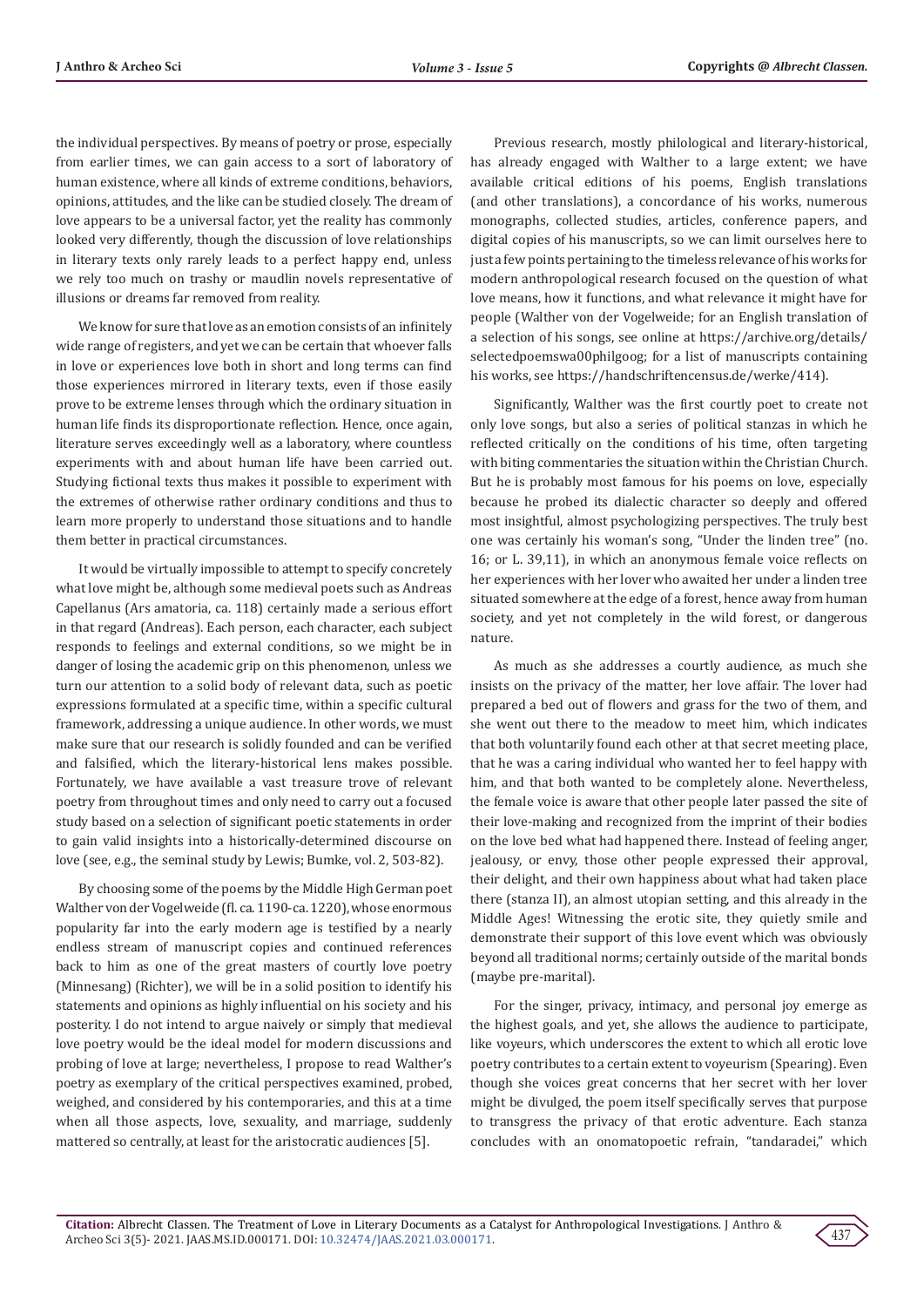reflects the sound made by a nightingale which had observed their love-making. As a nightingale, however, it represents poetry itself, the experience of love, and thus evokes a long classical tradition (Pfeffer). Walther thus formulates the fundamental insight that poetry itself represents love, and love leads to poetry, especially because the bird certainly would sing about what it had observed below it, but obviously only in enigmatic terms which do not reveal the full truth. Love poetry is suggestive, otherwise it disintegrates into pornography in verse.

Finally, in the second stanza the female voice appeals to the Virgin Mary for her blessing of this love relationship which she hopes would last forever, which thus adds a religious component to the entire erotic discourse. Altogether, although the singer repeatedly expresses her shame if anyone were to find out what she did under the linden tree, the entire poem serves the very opposite purpose to give vent to the strong feelings of love and to allow the audience to imagine the happy scene where two young people in love with each other had met and joined in delightful erotic embraces and sexual pleasures (Sievert).

Despite the projection of intimacy, Walther really operates as a public entertainer who also intends to instruct his audience both about the nature of love and, maybe even more importantly, about the concept behind courtly love poetry, as he illustrates in "Ich hânirsôwolgesprochen" (no. 17, or L. 40, 19). Here he sheds the role of the female speaker and reflects directly upon the social relevance of poetically treating love as a fundamental medium to train the members of the court in aristocratic civility, or urbanitas. In this poem, Walther underscores specifically that his wooing of a lady strongly contributed to her gaining public esteem, whereas the opposite situation, with her ridiculing and mocking him, would undermine all of courtly culture. Wooing for a lady's love would primarily contribute to the development of a loyal heart, hence honor and fame, i.e., the highest value within aristocratic society (Jaeger). The poet appeals to Lady Love (Minne) asking her to send her arrows into his lady's heart so that she feel the same wounds and the same pain as he does.

On the face of it, Walther might express his own lamentations that he does not receive back the same feelings of love, but in essence, as the very last line of his poem reflects, he sounds the alarm over the danger that the discourse of love might be disrupted at court. If he as the poet would no longer enjoy the usual esteem, then he would stop singing his lady's praise, which then would also undermine all courtly joys. Although indicated only in a bit cryptic language, the poet clearly underscores his central role within the courtly context because without the singing of love poems about ladies and without the male singer's wooing, all public values and happiness would be undermined and could get lost.

Similarly, in his song "Ich bin als unschedelîchefrô" (no. 19, or L. 41, 13), he reveals the true intention behind the theme of courtly love, which proves to be public esteem, honor, respect, and civility. There would be too many people who resorted to false praise and

lying and who would thus endanger the very nature of the discourse which binds and holds all members of aristocratic society together. He regards his own purpose as a composer and singer of love songs as enhancing worthy people's "werdekeit" (II, 1; worthiness), that is, social prestige based on ethical standards. Similarly, Walther regards himself as the crucial voice for women to establish their virtues, which is possible through granting their love to virtuous men. Without going too much into detail, the poet alludes to the famous notion of "hôhermuot" (IV, 2; high spirit), which comprises a wide range of ethical ideals, such as honesty, steadfastness, loyalty, trustworthiness, and goodness [6].

One of the crucial inner values in human life proves to be, as Walther emphasizes, the ability to observe moderation ("mâze") and to approach things with a calm mind, and thus also in love, as his poem "Ich hœreiusôviltugendejehen" (no. 20, or L. 43, 9) indicates. In this 'love song' he appeals to his lady to grant him not only her heart, but also to teach him how to acquire this inner value. In a poetic exchange, a man and a woman explore together the ideal of "stætecheit" (III, 1; constancy), which is closely connected with "triuwe" (IV, 4; trustworthiness). As much as the love relationship stands in the foreground, in essence, as the poet alludes to throughout, virtues and ethical ideals matter centrally. The poetic discussion of love thus proves to be a medium for the individual's development of a character according to the highest levels of courtly society. As much as the erotic appears as the basic glue bonding the singer and his beloved lady together, as much the poem actually explores social aspects which make life within courtly society worth living, if not possible in the first place. The technical term for this experience can be found in the poem "Sô die bluomenûz deme grasedringent" (no. 23, II, 4, or L. 46, 12): "hovelîche[ ] hôchgemuot" (courtly high spirit). In other words, Walther here suggests that we should understand all discussions about love as a medium to develop one's character and to aspire for ideals according to the highest norms of society. The motivating force taking the individual toward that goal would be joy, both about the imminent arrival of Spring in the month of May, and about the beautiful lady whose attractiveness creates the inner spirit of happiness in the singer (stanza III) [7-21].

Once love would have filled the man's heart, then the notion of moderation would make itself felt, both in public and in private. For the poet, the feeling of love constitutes the engine which makes the drive toward moderation and other ethical values possible. Wooing itself, however, requires a careful balancing act because the lover should not aim too high or too low (stanza IV), meaning that he ought to find the middle ground between the sexual desire and the extremely esoteric dimension. Of course, in many other courtly love poems, such as in those by the first troubadour, William IX (early twelfth century), the opposite appears to be the case (Fajardo-Acosta), but this huge genre simply set the stage for the extensive public discourse on what love means, and how lovers, i.e., members of the courts, ought to aspire for it.

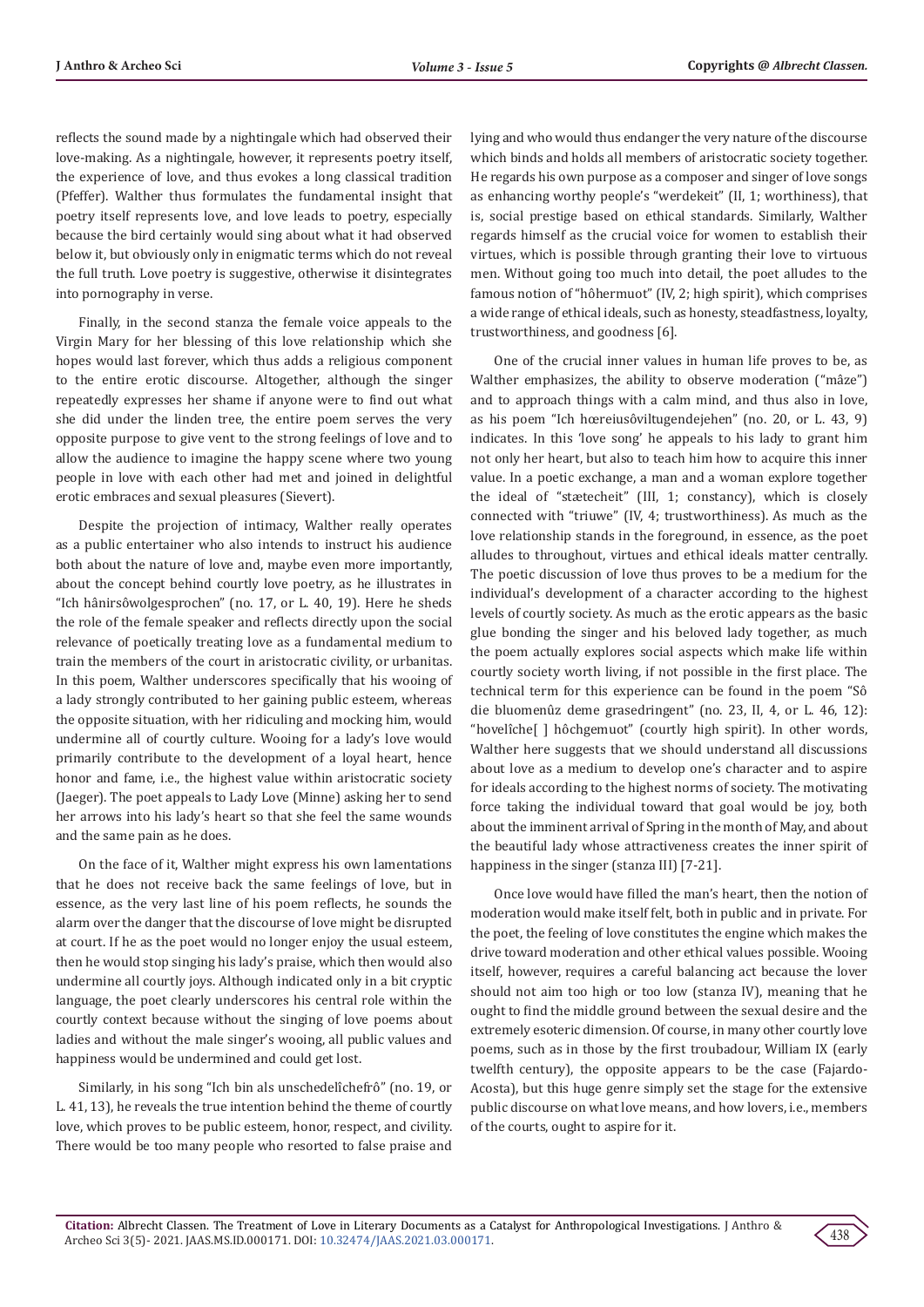We cannot tell precisely how Walther might have imagined or evaluated this tension, but we can be certain that he wanted to define the striving for love as a strategy to lead a life in accordance with one's own means, needs, and desires fitting the courtly standards. "Nidereminne" (V, 1; low love) implies the excessive focus on the physical fulfillment, whereas "hôheminne" (V, 4; high love) makes the individual aim for great honor due to the elevated status of the admired lady. The latter might seem admirable, but the poet still warns about losing moderation out of sight, and urges the audience to strive for a love truly felt in the heart: "hertzeliebe" (V, 8).

In matters of love it would be irrelevant whether the lady would have much wealth or be of extraordinary physical attractiveness (no. 26, or L. 40, 25). Those women who attract many wooers because of their beauty would also easily invite hatred (stanza III). For Walther, bodily appeal should be secondary to the true feeling of love, whereas heart-felt love would transform the other person into full beauty. Explicitly, he warns his audience that it would be better to receive as a symbol of love a ring of glass, given out of a true feeling of love, than a ring of gold from a queen who would not even know the meaning of love (stanza IV). The last stanza then sums up Walther's straightforward admonishments to all lovers. Only if loyalty/honesty and constancy would be present, could one trust that true love exists between the two. Under that circumstance, the lover would not have to worry about the rise of heart pains. Love, in other words, is defined here primarily in ethical terms sustaining strong bonds without fail.

Intriguingly, Walther does not talk about passion, sexual fulfillment, or public glory as a result of a love relationship. Instead, for him, a worthy lady proves her real value through her demonstration of ethical ideals. Love thus emerges as a catalyst to transform the individual, so to speak, from narcissism to altruism. True love consists of the merging of two hearts (no. 27, IV, or L. 51, 5), to the complete exclusion of anyone else. For Walther, hence, love constitutes a bonding experience, merging two individuals, who then can rely on and trust each other.

Walther explored the phenomenon of love (minne) in many other poems, examining constantly changing perspectives, conditions, feelings, and exchanges with his beloved lady. In "Ich freudehelfelôser man" (no. 31, or L. 54, 37), for instance, he admits of being a complete servant of love, having lost his self-control, his mind, and self. Pain is filling his heart because of his longing for his lady. Minne proves to be all powerful and cannot be resisted; neither young nor old would be able to close their heart once she arrives (stanza VI). But love service would prove to be the ultimate reward, the foundation of all happiness: "lâmichdir leben mînezît" (VI, 9; let me give my time to your life).

As we finally hear – there is not any real endpoint in Walther's discourse of love – the experience of love makes him sing, and his poetry makes it possible for him to find love (Nübel). In short, then, courtly love as analyzed by Walther emerges as a critical instrument to help the individual to mature, to pursue ethical

ideals and values, and to establish relevance in one's life. No court without courtly love poetry, and no love poetry without a court, as he formulates in "Lange swîgen des hât ich gedâht" (no. 49, or L. 72, 31). The sensation of love induces the poet to create his songs, and those songs ultimately serve the court to practice their own ideals through a discursive engagement with the poems.

It would be absurd to talk about a long-term civilization process, as Norbert Elias had famously tried to do, especially without an indepth knowledge of the relevant literary-historical sources. In fact, the future social developments might have left behind some of the highest ideals as formulated by this famous courtly love poet. Love was, as Walther argued, a medium for ethical ideals which are very difficult to achieve, and this until today. But the erotic desire proves to be, as we can read in these Middle High German verses, the critical engine to transform the young individual from a selfish individual into a socially responsible member of courtly society. Politeness, as we call it, originated in courtliness, and all social interactions depend on a certain degree of mutual respect. The discourse of love served the central purpose to practice courtliness, and since love appears, as we might say, naturally as part of a human's growing up into adulthood, the poet's central task was to channel those feelings (emotional, sexual, spiritual) toward the shaping of the individual determined by ethical and moral values.

To conclude, as much as we need to translate Walther's language into modern terms to understand his concrete messages, as much do his poems carry timeless value. The modern world might be far removed from the high Middle Ages, but the drive toward gaining love, hence ethical ideals, and thus toward the establishment of a harmonious, respectful society continues until today. So, Walther's poems promise to shed important light on universal concepts and the foundation upon which humanity is predicated.

 Undoubtedly, this poet was a leader of the larger discourse on love, on the public examination of the relationship between the genders, and he was succeeded by countless others, both in medieval and early modern Germany and in many other parts of Europe. We might not always want to agree with his opinions, but we can be certain that his public exploration of love as a central topic relevant for all members of courtly society was exceedingly well received. By studying Walther's love poems, we gain access to a central issue of courtly society, and maybe also of ours.

#### **References**

- 1. Akehurst FRP, Judith M Davis (ed.) (1995) A Handbook of the **Troubadours**
- 2. Classen Albrecht (2015) "Love, Sex, and Marriage in the Middle Ages," Medieval Culture: A Handbook. Fundamental Aspects and Conditions of the European Middle Ages. ed. Albrecht Classen. Berlin and Boston: Walter de Gruyter 3( 2): 901-36.
- 3. Ehrismann, Otfrid, Ehre und Mut, (1995) Aventiure und Minne: Höfische Wortgeschichten aus dem Mittelalter. Munich, Germany.
- 4. Classen Albrecht (2008) The Quest for Knowledge Within Medieval Literary Discourse: The Metaphysical and Philosophical Meaning of